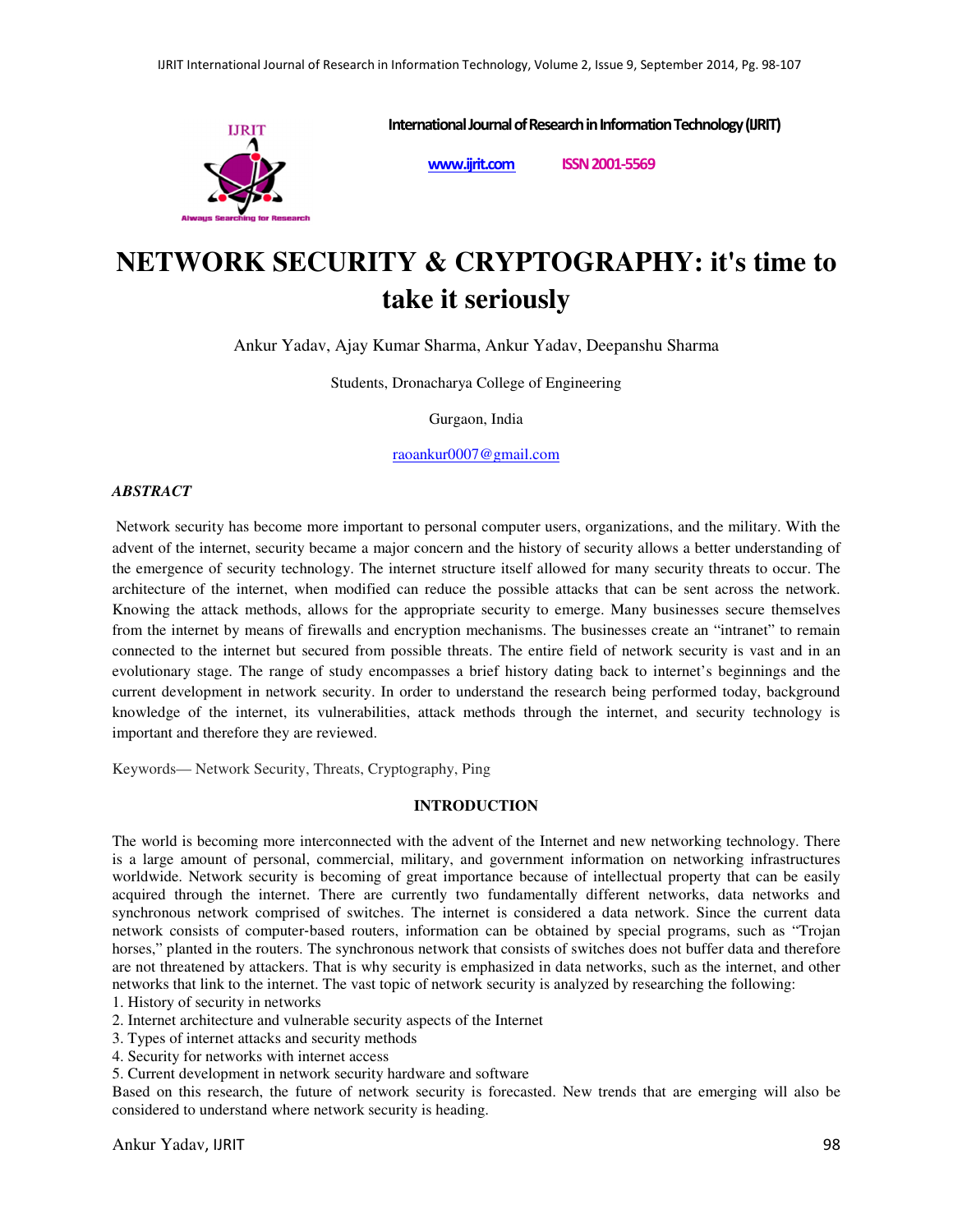#### **1. NETWORK SECURITY**

System and network technology is a key technology for a wide variety of applications. Security is crucial to networks and applications. Although, network security is a critical requirement in emerging networks, there is a significant lack of security methods that can be easily implemented.

There exists a "communication gap" between the developers of security technology and developers of networks. Network design is a well-developed process that is based on the Open Systems Interface (OSI) model. The OSI model has several advantages when designing networks. It offers modularity, flexibility, ease-of-use, and standardization of protocols. The protocols of different layers can be easily combined to create stacks which allow modular development. The implementation of individual layers can be changed later without making other adjustments, allowing flexibility in development. In contrast to network design, secure network design is not a well developed process. There isn't a methodology to manage the complexity of security requirements. Secure network design does not contain the same advantages as network design. When considering network security, it must be emphasized that the whole network is secure. Network security does not only concern the security in the computers at each end of the communication chain. When transmitting data the communication channel should not be vulnerable to attack. A possible hacker could target the communication channel, obtain the data, decrypt it and re‐insert a false message. Securing the network is just as important as securing the computers and encrypting the message.

When developing a secure network, the following need to be considered [1]:

- 1. Access authorized users are provided the means to communicate to and from a particular network
- 2. Confidentiality Information in the network remains private
- 3. Authentication Ensure the users of the network are who they say they are
- 4. Integrity Ensure the message has not been modified in transit
- 5. Non-repudiation Ensure the user does not refute that he used the network

An effective network security plan is developed with the understanding of security issues, potential attackers, needed level of security, and factors that make a network vulnerable to attack [1]. The steps involved in understanding the composition of a secure network, internet or otherwise, is followed throughout this research endeavor. To lessen the vulnerability of the computer to the network there are many products available. These tools are encryption, authentication mechanisms, intrusion‐detection, security management and firewalls. Businesses throughout the world are using a combination of some of these tools. "Intranets" are both connected to the internet and reasonably protected from it. The internet architecture itself leads to vulnerabilities in the network. Understanding the security issues of the internet greatly assists in developing new security technologies and approaches for networks with internet access and internet security itself. The types of attacks through the internet need to also be studied to be able to detect and guard against them. Intrusion detection systems are established based on the types of attacks most commonly used. Network intrusions consist of packets that are introduced to cause problems for the following reasons:

• To consume resources uselessly

- To interfere with any system resource's intended function
- To gain system knowledge that can be exploited in later attacks

The last reason for a network intrusion is most commonly guarded against and considered by most as the only intrusion motive. The other reasons mentioned need to be thwarted as well.

Typical security currently exists on the computers connected to the network. Security protocols sometimes usually appear as part of a single layer of the OSI network reference model. Current work is being performed in using a layered approach to secure network design. The layers of the security model correspond to the OSI model layers. This security approach leads to an effective and efficient design which circumvents some of the common security problems.

# **2. DIFFERENTIATING DATA SECURITY AND NETWORK SECURITY**

Data security is the aspect of security that allows a client's data to be transformed into unintelligible data for transmission. Even if this unintelligible data is intercepted, a key is needed to decode the message. This method of security is effective to a certain degree. Strong cryptography in the past can be easily broken today. Cryptographic methods have to continue to advance due to the advancement of the hackers as well. When transferring ciphertext over a network, it is helpful to have a secure network. This will allow for the cipher text to be protected, so that it is less likely for many people to even attempt to break the code. A secure network will also prevent someone from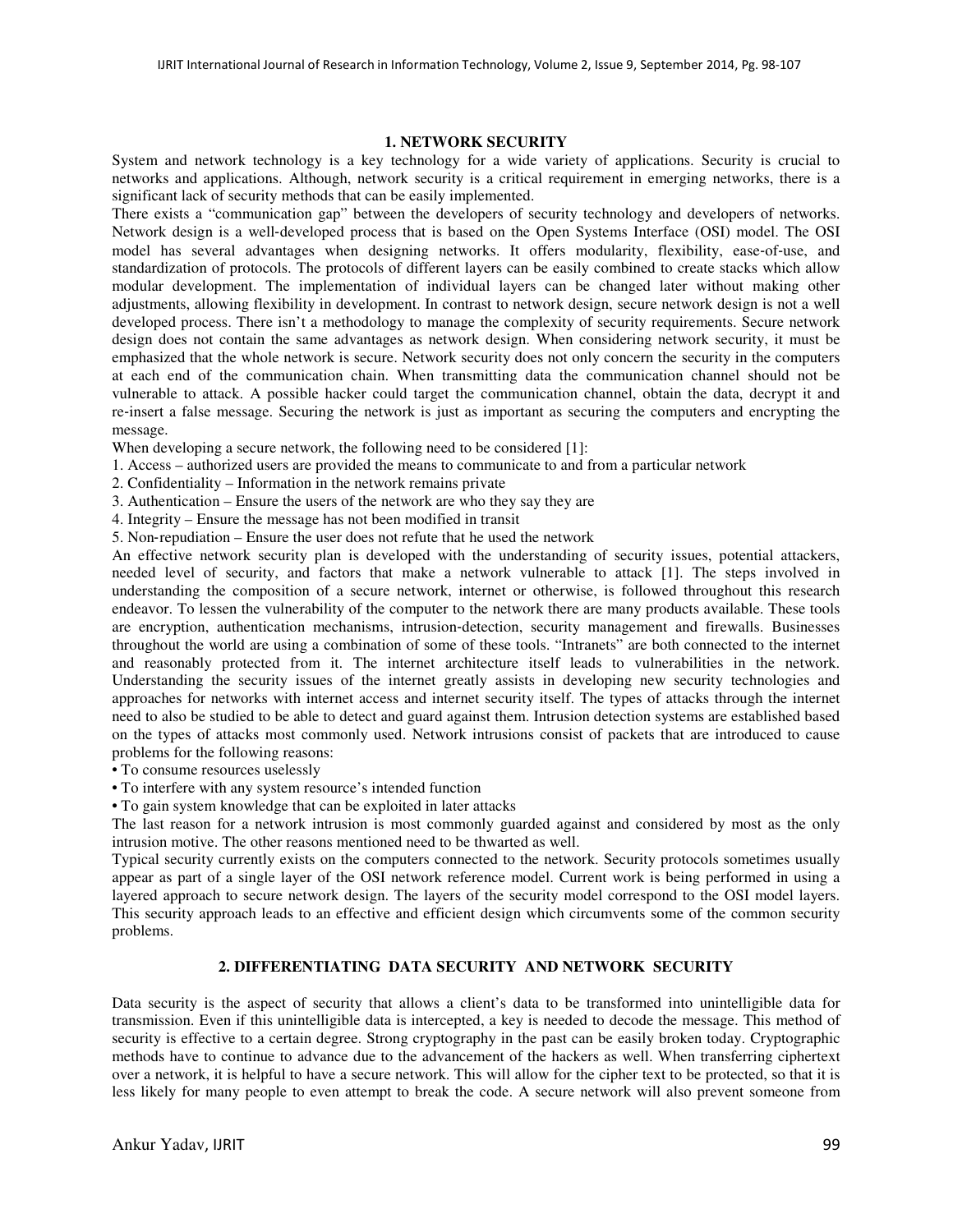inserting unauthorized messages into the network. Therefore, hard ciphers are needed as well as attack-hard networks [2].



**Figure 1: Based on the OSI model, data security and network security have a different security function [2].** 

The relationship of network security and data security to the OSI model is shown in Figure 1. It can be seen that the cryptography occurs at the application layer; therefore the application writers are aware of its existence. The user can possibly choose different methods of data security. Network security is mostly contained within the physical layer. Layers above the physical layer are also used to accomplish the network security required [2]. Authentication is performed on a layer above the physical layer. Network security in the physical layer requires failure detection, attack detection mechanisms, and intelligent countermeasure strategies [2].

#### **HISTORY OF NETWORK SECURITY**

Recent interest in security was fueled by the crime committed by Kevin Mitnick. Kevin Mitnick committed the largest computer‐related crime in U.S. history [3]. The losses were eighty million dollars in U.S. intellectual property and source code from a variety of companies [3]. Since then, information security came into the spotlight. Public networks are being relied upon to deliver financial and personal information. Due to the evolution of information that is made available through the internet, information security is also required to evolve. Due to Kevin Mitnick's offense, companies are emphasizing security for the intellectual property. Internet has been a driving force for data security improvement. Internet protocols in the past were not developed to secure themselves. Within the TCP/IP communication stack, security protocols are not implemented. This leaves the internet open to attacks. Modern developments in the internet architecture have made communication more secure.

#### **1. BRIEF HISTORY of INTERNET**

The birth of the interne takes place in 1969 when Advanced Research Projects Agency Network (. Although originally designed to allow scientists to share data and access remote computers, e‐mail quickly becomes the most popular application ARPANet) is commissioned by the department of defense (DOD) for research in networking. The ARPANET is a success from the very beginning. The ARPANET becomes a high-speed digital post office as people use it to collaborate on research projects and discuss topics of various interests. The InterNetworking Working Group becomes the first of several standards‐setting entities to govern the growing network [10]. Vinton Cerf is elected the first chairman of the INWG, and later becomes known as a "Father of the Internet." [10] In the 1980s, Bob Kahn and Vinton Cerf are key members of a team that create TCP/IP, the common language of all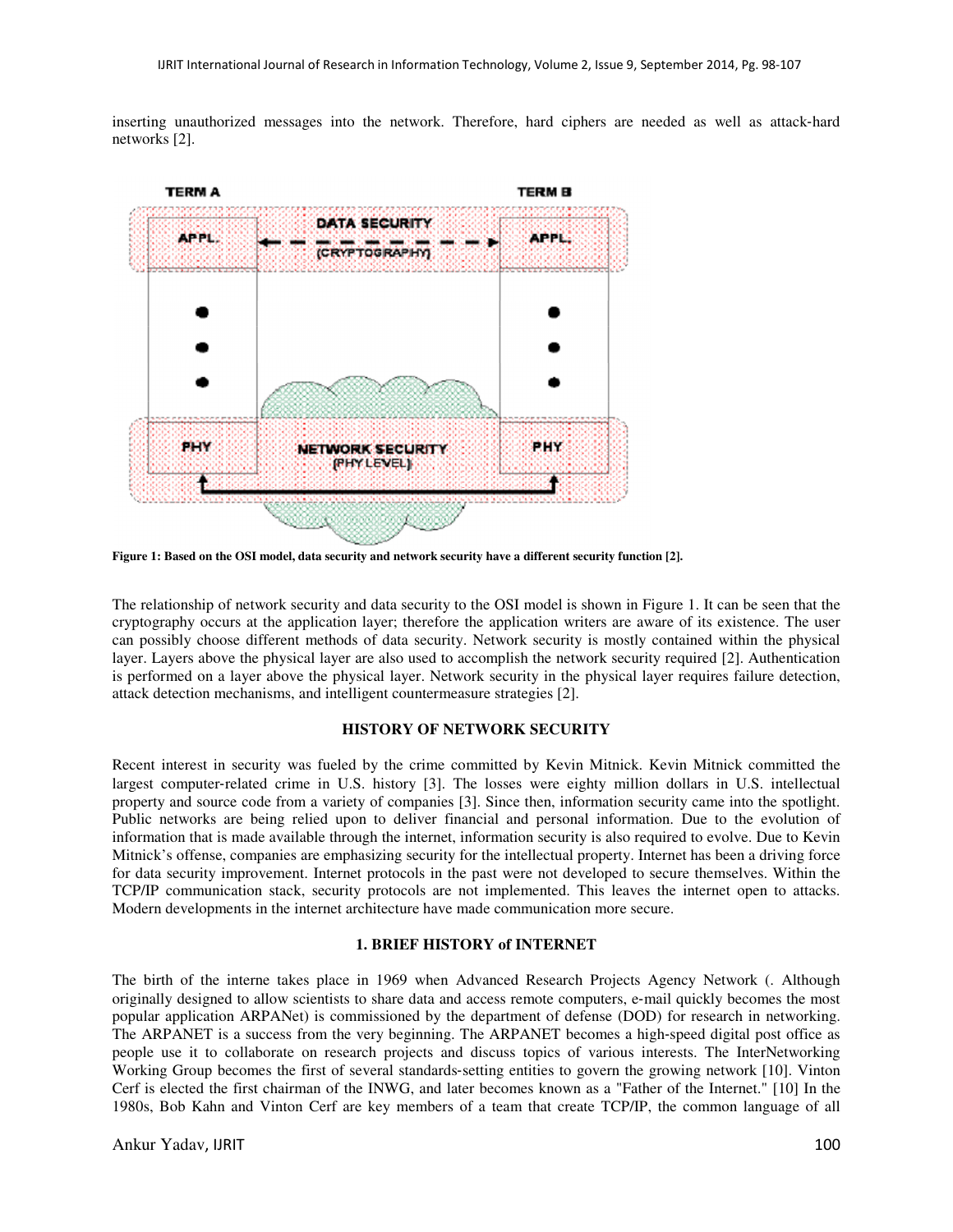Internet computers. For the first time the loose collection of networks which made up the ARPANET is seen as an "Internet", and the Internet as we know it today is born. The mid‐80s marks a boom in the personal computer and super-minicomputer industries. The combination of inexpensive desktop machines and powerful, network-ready servers allows many companies to join the Internet for the first time.

Corporations begin to use the Internet to communicate with each other and with their customers. In the 1990s, the internet began to become available to the public. The World Wide Web was born. Netscape and Microsoft were both competing on developing a browser for the internet. Internet continues to grow and surfing the internet has become equivalent to TV viewing for many users.

## **2. SECURITY TIMELINE**

Several key events contributed to the birth and evolution of computer and network security. The timeline can be started as far back as the 1930s. Polish cryptographers created an enigma machine in 1918 that converted plain messages to encrypted text. In 1930, Alan Turing, a brilliant mathematician broke the code for the Enigma. Securing communications was essential in World War II. In the 1960s, the term "hacker" is coined by a couple of Massachusetts Institute of Technology(MIT) students. The Department of Defense began the ARPANet, which gains popularity as a conduit for the electronic exchange of data and information [3]. This paves the way for the creation of the carrier network known today as the Internet. During the 1970s, the Telnet protocol was developed. This opened the door for public use of data networks that were originally restricted to government contractors and academic researchers[3].

During the 1980s, the hackers and crimes relating to computers were beginning to emerge. The 414 gang are raided by authorities after a nine‐day cracking spree where they break into top‐secret systems. The Computer Fraud and Abuse Act of

1986 was created because of Ian Murphy's crime of stealing information from military computers. A graduate student, Robert Morris, was convicted for unleashing the Morris Worm to over 6,000 vulnerable computers connected to the Internet. Based on concerns that the Morris Worm ordeal could be replicated, the Computer Emergency Response Team (CERT) was created to alert computer users of network security issues. In the 1990s, Internet became public and the security concerns increased tremendously. Approximately 950 million people use the internet today worldwide [3]. On any day, there are approximately 225 major incidences of a security breach [3]. These security breaches could also result in monetary losses of a large degree. Investment in proper security should be a priority for large organizations as well as common users.

# **INTERNET ARCHITECTURE AND VULNERABLE SECURITY ASPECTS**

Fear of security breaches on the Internet is causing organizations to use protected private networks or intranets [4]. The Internet Engineering Task Force (IETF) has introduced security mechanisms at various layers of the Internet Protocol Suite [4]. These security mechanisms allow for the logical protection of data units that are transferred across the network.

The security architecture of the internet protocol, known as IP Security, is a standardization of internet security. IP security, IP sec, covers the new generation of IP (IPv6) as well as the current version (IPv4). Although new techniques, such as IP sec, have been developed to overcome internet's best-known deficiencies, they seem to be insufficient [5]. Figure 2 shows a visual representation of how IP sec is implemented to provide secure communications.

IPSec is a point-to-point protocol, one side encrypts, the other decrypts and both sides share key or keys. IPSec can be used in two modes, namely transport mode and tunnel modes.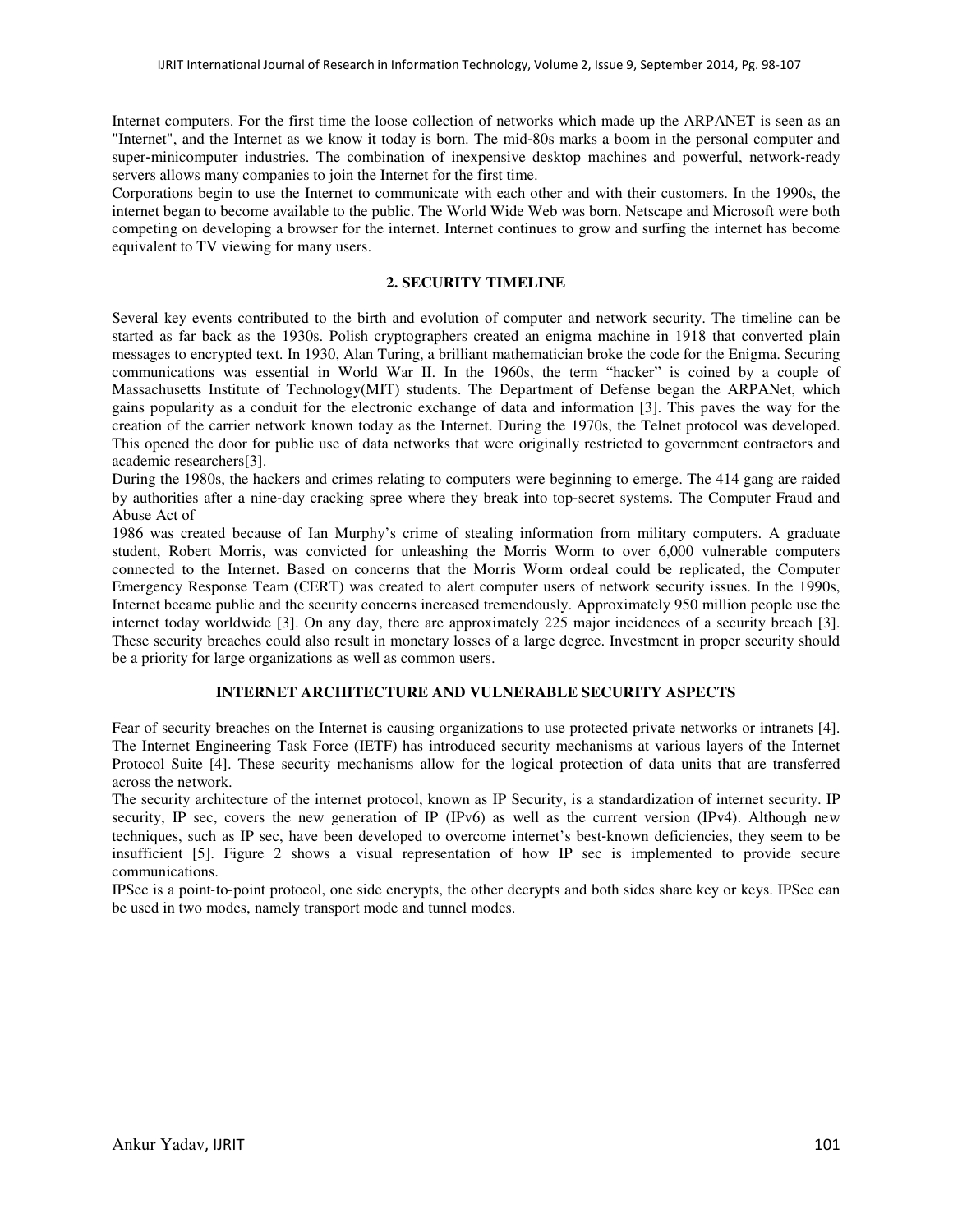

**Figure 2: IPsec contains a gateway and a tunnel in order to secure communications.**

understanding of the internet protocol and its shortcomings. The causes The current version and new version of the Internet Protocol are analyzed to determine the security implications. Although security may exist within the protocol, certain attacks cannot be guarded against. These attacks are analyzed to determine other security mechanisms that may be necessary.

# **1. IPv4 and IPv6 ARCHITECTURES**

IPv4 was design in 1980 to replace the NCP protocol on the ARPANET. The IPv4 displayed many limitations after two decades [6]. The IPv6 protocol was designed with IPv4's shortcomings in mind. IPv6 is not a superset of the IPv4 protocol; instead it is a new design.The internet protocol's design is so vast and cannot be covered fully. The main parts of the architecture relating to security are discussed in detail.

# **1.1 IPv4 ARCHITECTURE**

The protocol contains a couple aspects which caused problems with its use. These problems do not all relate to security. They are mentioned to gain a comprehensive of problems with the protocol are:

- 1. Address Space
- 2. Routing
- 3. Configuration
- 4. Security
- 5. Quality of Service

# **2. ATTACKS THROUGH the CURRENT INTERNET PROTOCOL IPv4**

There are four main computer security attributes. They were mentioned before in a slightly different form, but are restated for convenience and emphasis. These security attributes are confidentiality, integrity, privacy, and availability. integrity still hold to the same definition. Availability means the computer assets can be accessed by authorized people [8]. Privacy is the right to protect personal secrets [8]. Various attack methods relate to these four security attributes.

Common attack methods and the securitytechnology will be briefly discussed. Not all of the methods in the table above are discussed. The current technology for dealing with attacks is understood in order to comprehend the current research developments in security hardware and software.

# **2.1 COMMON INTERNET ATTACK METHODS**

Common internet attacks methods are broken down into categories. Some attacks gain system knowledge or personal information, such as eavesdropping and phishing. Attacks can also interfere with the system's intended function, such as viruses, worms and trojans. The other form of attack is when the system's resources are consumes uselessly, these can be caused by denia of service (DoS) attack. Other forms of network intrusions also exist, such as land attacks, smurf attacks, and teardrop attacks. These attacks are not as well known as DoS attacks, but they are used in some form or another even if they aren't mentioned by name.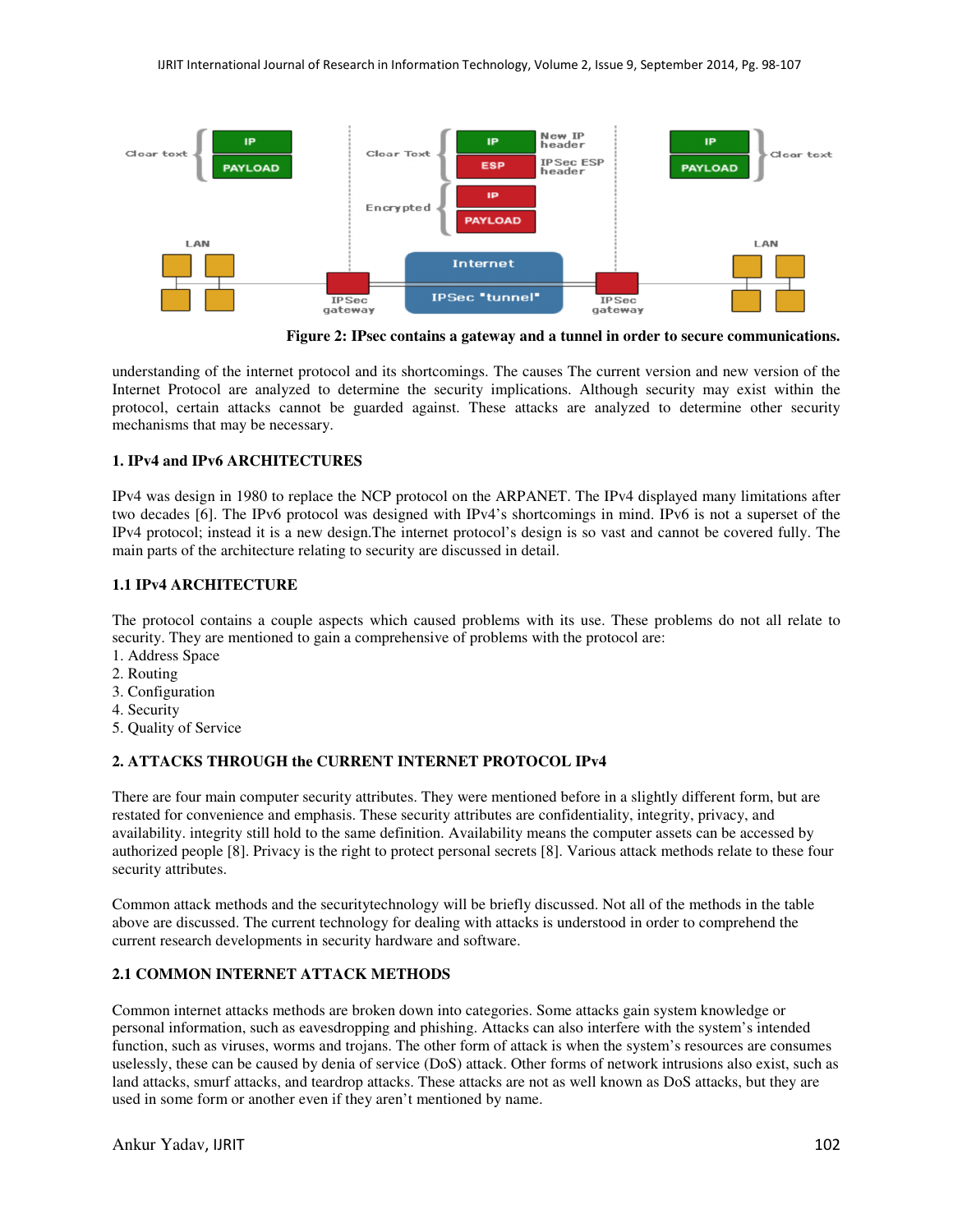#### 8

## **2.1.1 EAVESDROPPING**

Interception of communications by an unauthorized party is called eavesdropping. Passive eavesdropping is when the person only secretly listens to the networked messages. On the other hand, active eavesdropping is when the intruder listens and inserts something into the communication stream. This can lead to the messages being distorted. Sensitive information can be stolen this way [8].

## **2.1.2 VIRUSES**

Viruses are self-replication programs that use files to infect and propagate [8]. Once a file is opened, the virus will activate within the system.

#### **2.1.3 WORMS**

A worm is similar to a virus because they both are self‐replicating, but the worm does not require a file to allow it to propagate [8]. There are two main types of worms, mass-mailing worms and network are worms. Mass mailing worms use email as a means to infect other computers. Network-aware worms are a major problem for the Internet. A network‐aware worm selects a target and once the worm accesses the target host, it can infect it by means of a Trojan or otherwise.

## **2.1.4 TROJANS**

Trojans appear to be benign programs to the user, but will actually have some malicious purpose. Trojans usually carry some payload such as a virus.

#### **2.1.5 PHISHING**

Phishing is an attempt to obtain confidential information from an individual, group, or organization [9]. Phishers trick users into disclosing personal data, such as credit card numbers, online banking credentials, and other sensitive information.

## **2.1.6 IP SPOOFING ATTACKS**

Spoofing means to have the address of the computer mirror the address of a trusted computer in order to gain access to other computers. The identity of the intruder is hidden by different means making detection and prevention difficult. With the current IP protocol technology, IPspoofed packets cannot be eliminated [8].

#### **2.1.7 DENIAL OF SERVICE**

Denial of Service is an attack when the system receiving too many requests cannot return communication with the requestors [9]. The system then consumes resources waiting for the handshake to complete. Eventually, the system cannot respond to any more requests rendering it without service.

#### **2.2 TECHONOLOGY for INTERNET SECURITY**

Internet threats will continue to be a major issue in the global world as long as information is accessible and transferred across the Internet. Different defense and detection mechanisms were developed to deal with these attacks.

## **2.2.1 CRYPTOGRAPHIC SYSTEMS**

Cryptography is a useful and widely used tool in security engineering today. It involved the use of codes and ciphers to transform information into unintelligible data.

#### **2.2.2 FIREWALLS**

A firewall is a typical border control mechanism or perimeter defense. The purpose of a firewall is to block traffic from the outside, but it could also be used to block traffic from the inside. A firewall is the front line defense mechanism against intruders. It is a system designed to prevent unauthorized access to or from a private network. Firewalls can be implemented in both hardware and software, or a combination of both [8].

# **2.2.3 INTRUSION DETECTION SYSTEM**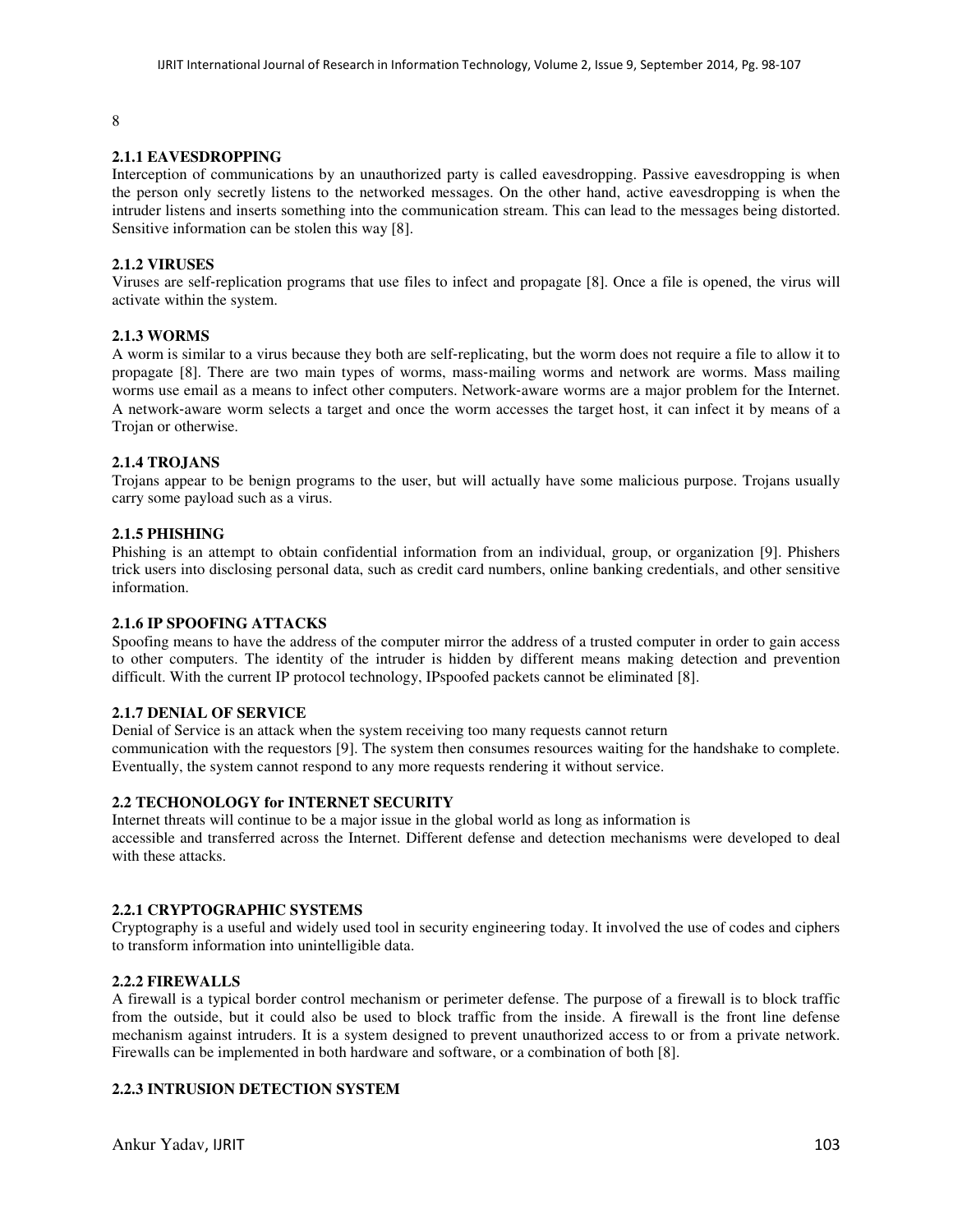An Intrusion Detection System (IDS) is an additional protection measure that helps ward off computer intrusions. IDS systems can be software and hardware devices used to detect an attack. IDS products are used to monitor connection in determining whether attacks are been launched. Some IDS systems just monitor and alert of an attack, whereas others try to block the attack.

## **2.2.4 ANTI-MALWARE SOFTWARES**

Viruses, worms and Trojan horses are all examples of malicious software, or Malware for short. Special so‐called anti‐Malware tools are used to detect them and cure an infected system.

# **2.2.5 SECURE SOCKET LAYER (SSL)**

The Secure Socket Layer (SSL) is a suite of protocols that is a standard way to achieve a good level of security between a web browser and a website. SSL is designed to create a secure channel, or tunnel, between a web browser and the web server, so that any information exchanged is protected within the secured tunnel. SSL provides authentication of clients to server through the use of certificates. Clients present a certificate to the server to prove their identity.

# **3. SECURITY ISSUES OF IPv6**

From a security point of view, IPv6 is a considerable advancement over the IPv4 internet protocol. Despite the IPv6's great security mechanisms, it still continues to be vulnerable to threats. Some areas of the IPv6 protocol still pose a potential security issue.

The new internet protocol does not protect against misconfigured servers, poorly designed applications, or poorly protected sites.

The possible security problems emerge due to the following [5]:

- 1. Header manipulation issues
- 2. Flooding issues
- 3. Mobility issues

Header manipulation issues arise due to the IPsec's embedded functionality [7]. Extension headers deter some common sources of attacks because of header manipulation. The problem is that extension headers need to be processed by all stacks, and this can lead to a long chain of extension headers. The large number of extension headers can overwhelm a certain node and is a form of attack if it is deliberate. Spoofing continues to be a security threat on IPv6 protocol.

A type of attack called port scanning occurs when a whole section of a network is scanned to find potential targets with open services [5]. The address space of the IPv6 protocol is large but the protocol is still not invulnerable to this type of attack. Mobility is a new feature that is incorporated into the internet protocol IPv6. The feature requires special security measures. Network administrators need to be aware of these security needs when using IPv6's mobility feature.

# **SECURITY IN DIFFERENT NETWORKS**

The businesses today use combinations of firewalls, encryption, and authentication mechanisms to create "intranets" that are connected to the internet but protected from it at the same time.

Intranet is a private computer network that uses internet protocols. Intranets differ from

"Extranets" in that the former are generally restricted to employees of the organization while

extranets can generally be accessed by customers, suppliers, or other approved parties.

There does not necessarily have to be any access from the organization's internal network to the Internet itself. When such access is provided it is usually through a gateway with a firewall, along with user authentication, encryption of messages, and often makes use of virtual private networks (VPNs). Although intranets can be set up quickly to share data in a controlled environment, that data is still at risk unless there is tight security. The disadvantage of a closed intranet is that vital data might not get into the hands of those who need it. Intranets have a place within agencies. But for broader data sharing, it might be better to keep the networks open, with these safeguards:

1. Firewalls that detect and report intrusion attempts

- 2. Sophisticated virus checking at the firewall
- 3. Enforced rules for employee opening of email attachments
- 4. Encryption for all connections and data transfers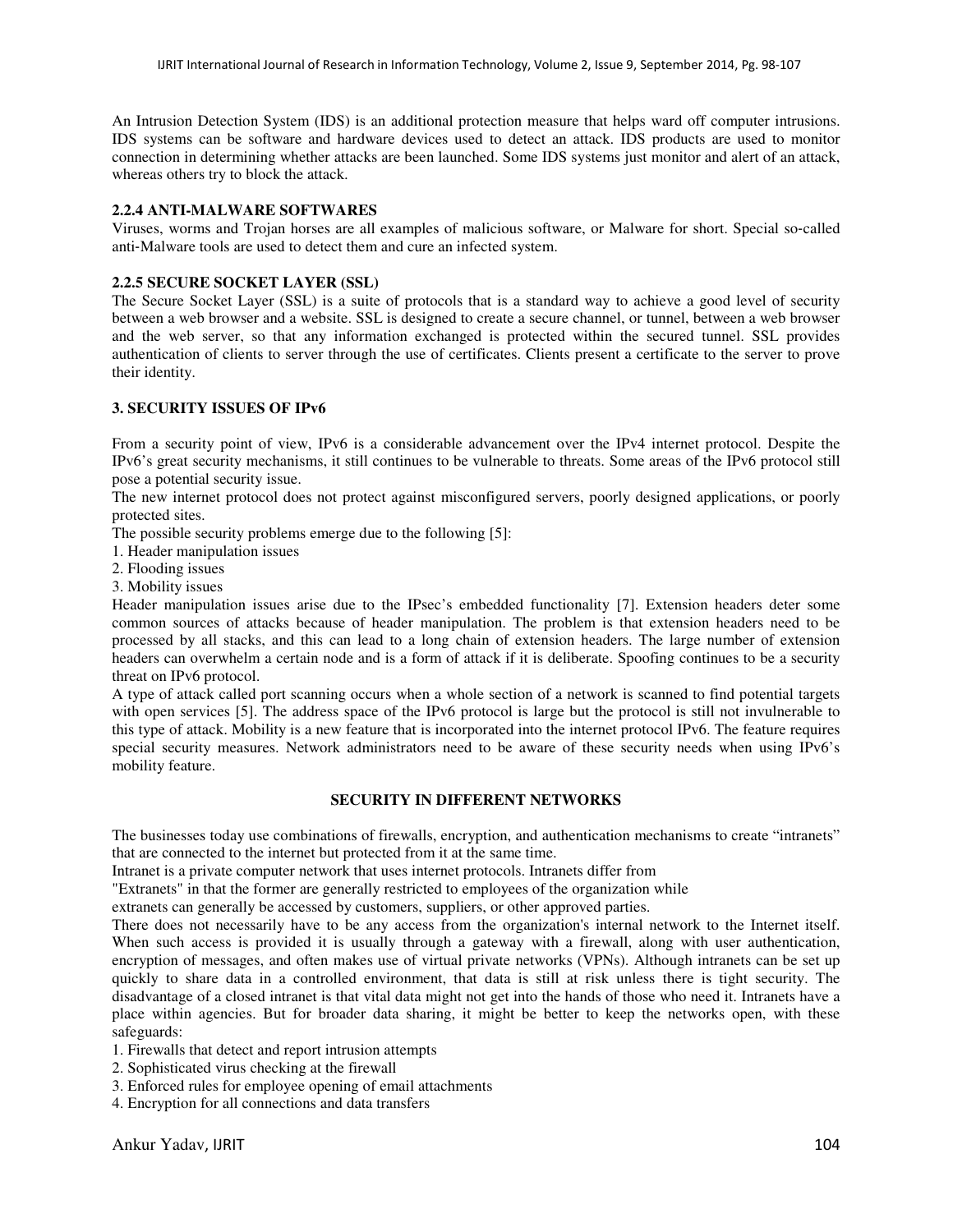#### 5. Authentication by synchronized, timed passwords or security certificates

It was mentioned that if the intranet wanted access to the internet, virtual private networks areoften used. Intranets that exist across multiple locations generally run over separate leased lines or a newer approach of VPN can be utilized. VPN is a private network that uses a public network (usually the Internet) to connect remote sites or users together. Instead of using a dedicated, real‐world connection such as leased line, a VPN uses "virtual" connections routed through the Internet from the company's private network to the remote site or employee.



**Figure 3: A typical VPN might have a main LAN at the corporate headquarters of a company, other LANs at remote offices or facilities and individual users connecting from out in the field.**

#### **CURRENT DEVELOPMENTS IN NETWORK SECURITY**

The network security field is continuing down the same route. The same methodologies are being used with the addition of biometric identification. Biometrics provides a better method of authentication than passwords. This might greatly reduce the unauthorized access of secure systems. New technology such as the smart card is surfacing in research on network security. The software aspect of network security is very dynamic. Constantly new firewalls and encryption schemes are being implemented. The research being performed assists in understanding current development and projecting the future developments of the field.

#### **1. HARDWARE DEVELOPMENTS**

Hardware developments are not developing rapidly. Biometric systems and smart cards are the only new hardware technologies that are widely impacting security. The most obvious use of biometrics for network security is for secure workstation logons for a

workstation connected to a network. Each workstation requires some software support for biometric identification of the user as well as, depending on the biometric being used, some hardware device. The cost of hardware devices is one thing that may lead to the widespread use of voice biometric security identification, especially among companies and organizations on a low budget. Hardware device such as computer mice with built in thumbprint readers would be the next step up. These devices would be more expensive to implement on several computers, as each machine would require its own hardware device. A biometric mouse, with the software to support it, is available from around \$120 in the U.S. The advantage of voice recognition software is that it can be centralized, thus reducing the cost of implementation per machine. At top of the range a centralized voice biometric package can cost up to \$50,000 but may be able to manage the secure login of up to 5000 machines. The main use of Biometric network security will be to replace the current password system. Maintaining password security can be a major task for even a small organization. Passwords have to be changed every few months and people forget their password or lock themselves out of the system by incorrectly entering their password repeatedly. Very often people write their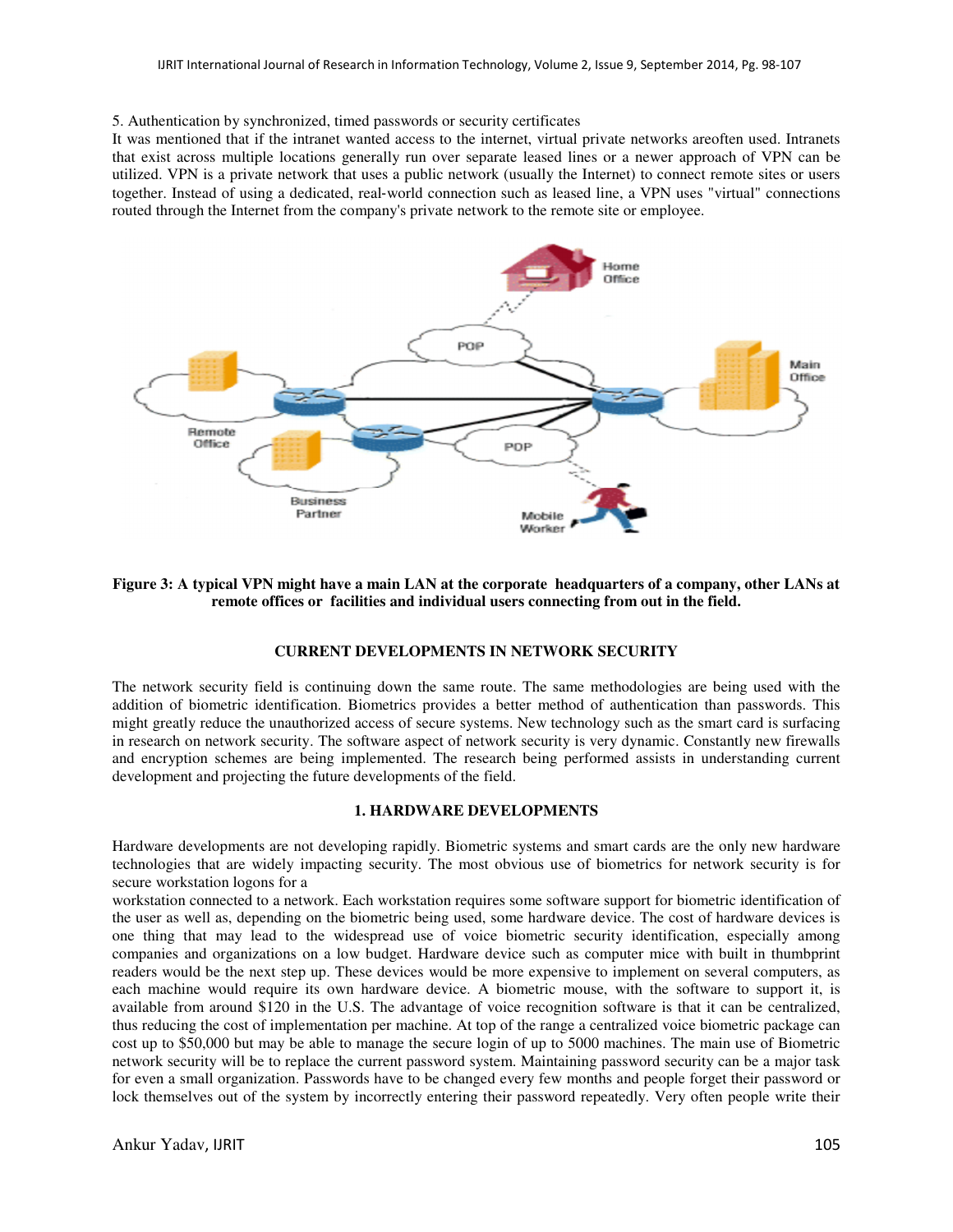password down and keep it near their computer. This is of course completely undermines any effort at network security. Biometrics can replace this security identification method. The use of biometric identification stops this problem and while it may be expensive to set up at first, these devices save on administration and user assistance costs.

Smart cards are usually a credit-card-sized digital electronic media. The card itself is designed to store encryption keys and other information used in authentication and other identification processes. The main idea behind smart cards is to provide undeniable proof of a user's identity. Smart cards can be used for everything from logging in to the network to providing secure Web communications and secure e‐mail transactions. It may seem that smart cards are nothing more than a repository for storing passwords. Obviously, someone can easily steal a smart card from someone else. Fortunately, there are safety features built into smart cards to prevent someone from using a stolen card. Smart cards require anyone who is using them to enter a personal identification number (PIN) before they'll be granted any level of access into the system. The PIN is similar to the PIN used by ATM machines. When a user inserts the smart card into the card reader, the smart card prompts the user for a PIN. This PIN was assigned to the user by the administrator at the time the administrator issued the card to the user. Because the PIN is short and purely numeric, the user should have no trouble remembering it and therefore would be unlikely to write the PIN down. But the interesting thing is what happens when the user inputs the PIN. The PIN is verified from inside the smart card. Because the PIN is never transmitted across the network, there's absolutely no danger of it being intercepted. The main benefit, though, is that the PIN is useless without the smart card, and the smart card is useless without the PIN. There are other security issues of the smart card. The smart card is cost-effective but not as secure as the biometric identification devices.

## **2. SOFTWARE DEVELOPMENTS**

The software aspect of network security is very vast. It includes firewalls, antivirus, vpn, intrusion detection, and much more. The research development of all security software is not feasible to study at this point. The goal is to obtain a view of where the security software is heading based on emphasis being placed now. The improvement of the standard security software still remains the same. When new viruses emerge, the antivirus is updated to be able to guard against those threats. This process is the same for firewalls and intrusion detection systems.

Many research papers that have been skimmed were based on analyzing attack patterns in order to create smarter security software. As the security hardware transitions to biometrics, the software also needs to be able to use the information appropriately. Current research is being performed on security software using neural networks. The objective of the research is to use neural networks for the facial recognition software. Many small and complex devices can be connected to the internet. Most of the current security algorithms are computational intensive and require substantial processing power. This power, however, is not available in small devices like sensors. Therefore, there is a need for designing light-weight security algorithms. Research in this area is currently being performed.

## **FUTURE TRENDS IN SECURITY**

What is going to drive the Internet security is the set of applications more than anything else. The future will possibly be that the security is similar to an immune system. The immune system fights off attacks and builds itself to fight tougher enemies. Similarly, the network security will be able to function as an immune system. The trend towards biometrics could have taken place a while ago, but it seems that it isn't being actively pursued. Many security developments that are taking place are within the same set of security technology that is being used today with some minor adjustments.

#### **CONCLUSION**

Network security is an important field that is increasingly gaining attention as the internet expands. The security threats and internet protocol were analyzed to determine the necessary security technology. The security technology is mostly software based, but many common hardware devices are used. The current development in network security is not very impressive. Originally it was assumed that with the importance of the network security field, new approaches to security, both hardware and software, would be actively researched. It was a surprise to see most of the development taking place in the same technologies being currently used. The embedded security of the new internet protocol IPv6 may provide many benefits to internet users. Although some security issues were observed, the IPv6 internet protocol seems to evade many of the current popular attacks. Combined use of IPv6 and security tools such as firewalls, intrusion detection, and authentication mechanisms will prove effective in guarding